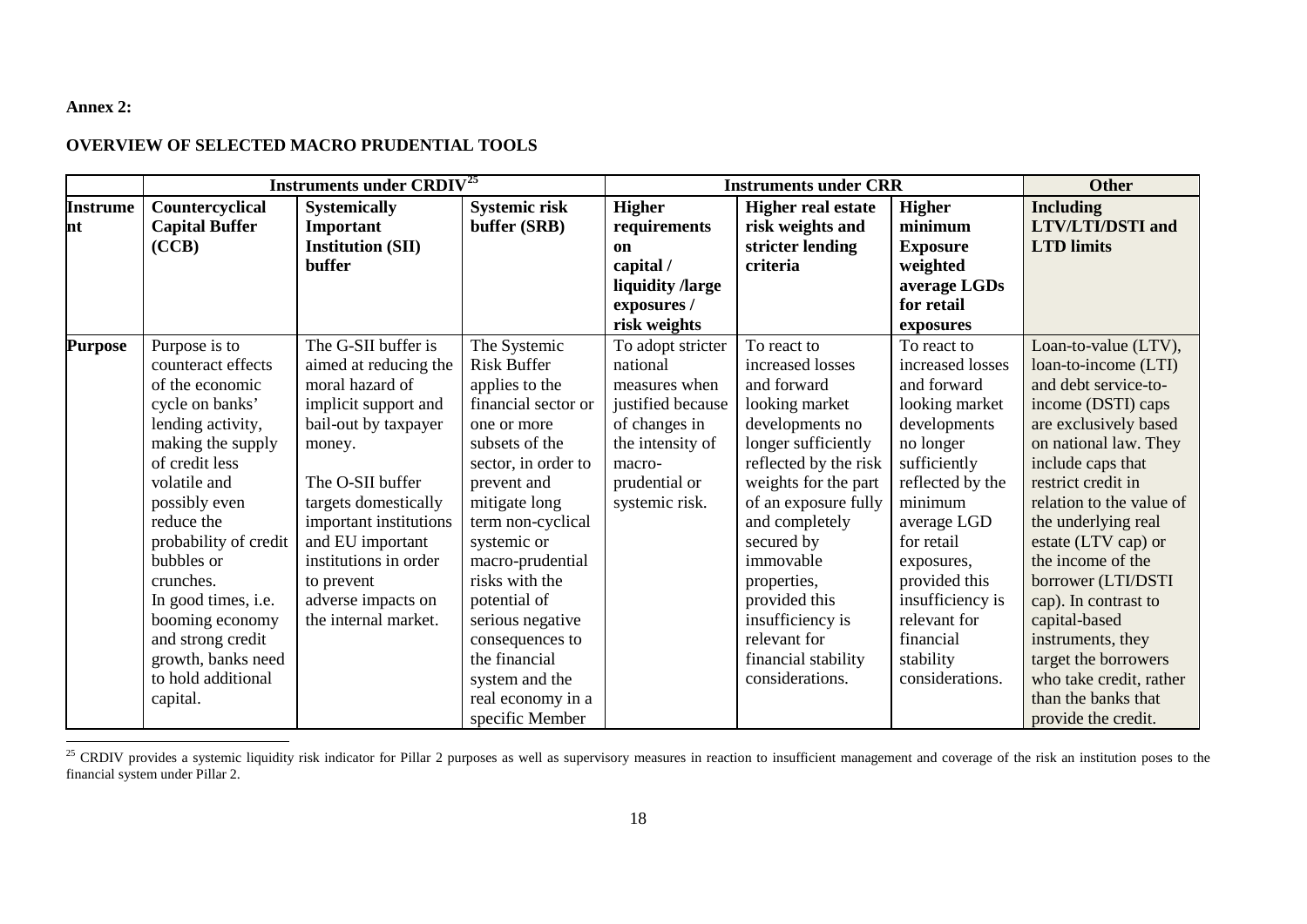|                                   |                                                                                                                                                                                                           |                                                                                                                                                                                                                                                                                                                                                                                                                                                                                                                                                        | State.                                                                                                                                                                                                                                                                                   |                                                                                                                                                                                                               |                        |                        |                                    |
|-----------------------------------|-----------------------------------------------------------------------------------------------------------------------------------------------------------------------------------------------------------|--------------------------------------------------------------------------------------------------------------------------------------------------------------------------------------------------------------------------------------------------------------------------------------------------------------------------------------------------------------------------------------------------------------------------------------------------------------------------------------------------------------------------------------------------------|------------------------------------------------------------------------------------------------------------------------------------------------------------------------------------------------------------------------------------------------------------------------------------------|---------------------------------------------------------------------------------------------------------------------------------------------------------------------------------------------------------------|------------------------|------------------------|------------------------------------|
| <b>Relevant</b><br><b>Article</b> | CRD 130, 135-140                                                                                                                                                                                          | <b>CRD 131</b>                                                                                                                                                                                                                                                                                                                                                                                                                                                                                                                                         | CRD 133 and<br>134                                                                                                                                                                                                                                                                       | <b>CRR 458</b>                                                                                                                                                                                                | <b>CRR 124</b>         | <b>CRR 164</b>         | <b>National legal</b><br>framework |
| Who<br>activates<br>instrumen     | Each Member State<br>shall designate a<br>public authority or<br>body ('a designated<br>authority') that is<br>responsible for<br>setting the<br>countercyclical<br>buffer rate for that<br>Member State. | Member States shall<br>designate the<br>authority in charge of<br>identifying, on a<br>consolidated basis,<br>global systemically<br>important institutions<br>(G-SIIs), and, on an<br>individual, sub-<br>consolidated or<br>consolidated basis, as<br>applicable, other<br>systemically<br>important institutions<br>(O-SIIs), which have<br>been authorised<br>within their<br>jurisdiction. That<br>authority shall be the<br>competent authority<br>or the designated<br>authority. Member<br>States may designate<br>more than one<br>authority. | <b>Member States</b><br>shall designate the<br>authority in<br>charge of setting<br>the systemic risk<br>buffer and of<br>identifying the<br>sets of institutions<br>to which it<br>applies. This<br>authority shall be<br>the competent<br>authority or the<br>designated<br>authority. | <b>Member States</b><br>shall designate<br>the authority in<br>charge of the<br>application of<br>this Article. The<br>authority shall<br>be the<br>competent<br>authority or the<br>designated<br>authority. | Competent<br>authority | Competent<br>authority |                                    |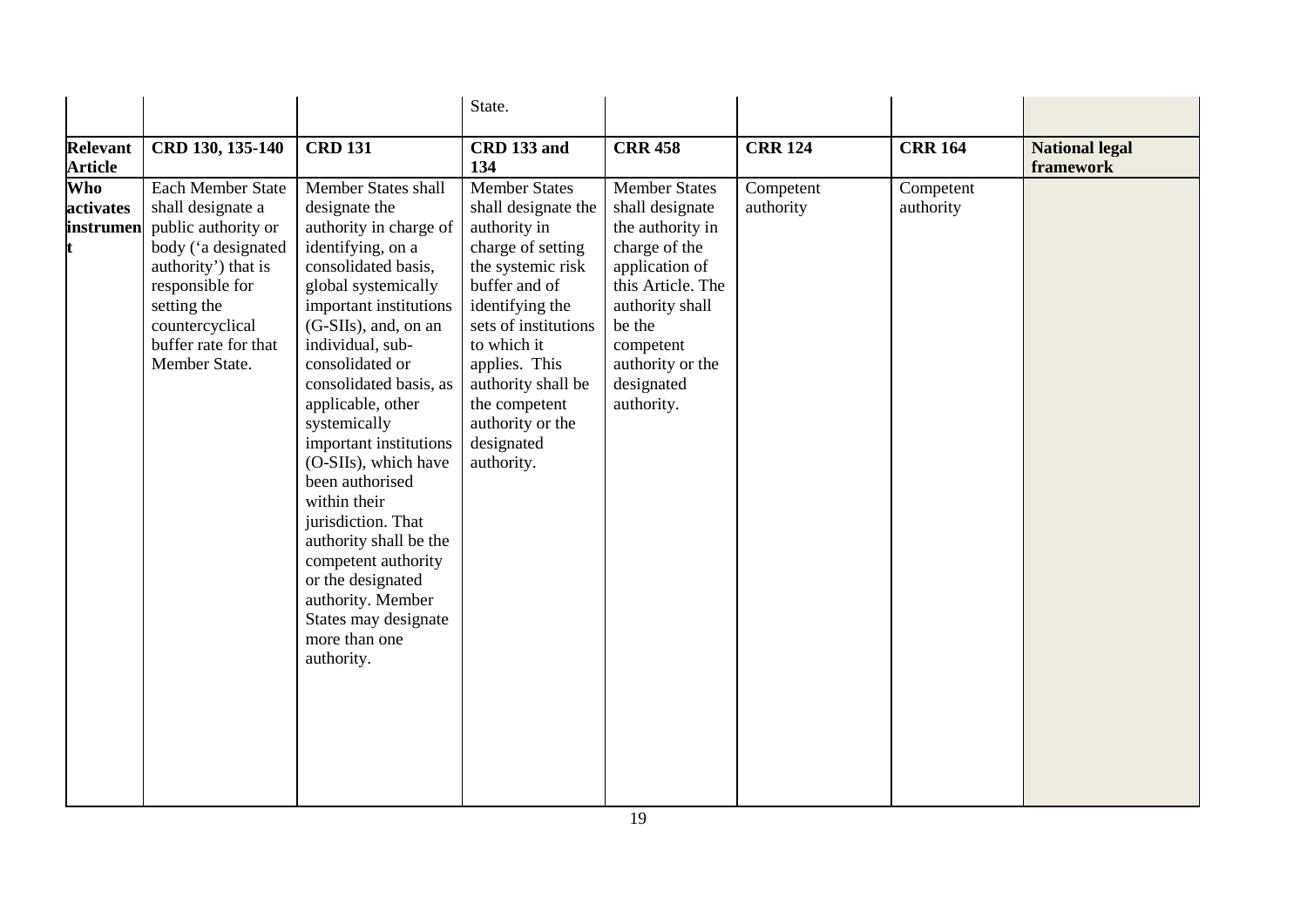<span id="page-2-0"></span>

| <b>Mandator</b>               | <b>Mandatory</b>     | 1) Mandatory         | <b>Optional buffer</b> | <b>Optional:</b>  | <b>Optional:</b>    | <b>Optional:</b> | <b>Optional:</b>        |
|-------------------------------|----------------------|----------------------|------------------------|-------------------|---------------------|------------------|-------------------------|
| y versus                      | buffer:              | surcharge for global | on all or a subset     | National          | Competent           | Competent        | Member States can       |
| optional                      | <b>Member States</b> | systemically         | of institutions.       | authorities may   | authorities can set | authorities can  | assign macro-           |
| requirem                      | have to decide on a  | important banks      | Until 2015 the         | apply stricter    | higher risk weights | set higher       | prudential instruments  |
| $\overline{\text{ents}}^{26}$ | buffer rate          | (GSII) applicable    | competent or           | rules for a       | up to 150% based    | minimum          | that are not covered by |
|                               | informed by a        | from 2016. A         | designated             | number of         | on financial        | exposure         | the scope of EU         |
|                               | buffer guide based   | surcharge between    | authority can set a    | selected          | stability           | weighted         | legislation. This       |
|                               | on the credit-to-    | 1% and 3.5% of       | buffer between         | measures          | considerations,     | average LGDs     | includes instruments,   |
|                               | <b>GDP</b>           | RWAs, depending on   | 1% and 3%              | subject to an EU  | taking into account | (no upper limit) | such as                 |
|                               | gap. Other relevant  | the degree of        | subject to             | procedure. It has | loss experience and | based on         | loan-to-value           |
|                               | variables also have  | systemic             | notification to the    | to be established | forward looking     | financial        | (LTV)/loan-to-income    |
|                               | to be considered.    | importance of an     | European               | that the measure  | market              | stability        | (LTI)/debt-service-to-  |
|                               | Member States can    | institution.         | Commission,            | is necessary,     | developments.       | considerations,  | income (DSTI) limits    |
|                               | decide to apply the  | 2) Optional          | EBA and ESRB.          | effective and     |                     | taking into      | (e.g. to dampen a       |
|                               | CCB from 2014        | surcharge for other  | An SRB above           | proportionate,    |                     | account loss     | boom in real estate     |
|                               | and must apply it    | SIFIs (O-SII)        | 3% requires            | and that other    |                     | experience and   | mortgage lending or to  |
|                               | from 2016.           | applicable from      | authorisation by       | specified         |                     | forward-looking  | curb excessive          |
|                               | Mandatory            | 2016. A surcharge up | the European           | measures cannot   |                     | market           | consumption lending),   |

<sup>&</sup>lt;sup>26</sup> Source: Table 5 of the ESRB Flagship Report on Macro-prudential Policy in the Banking Sector.